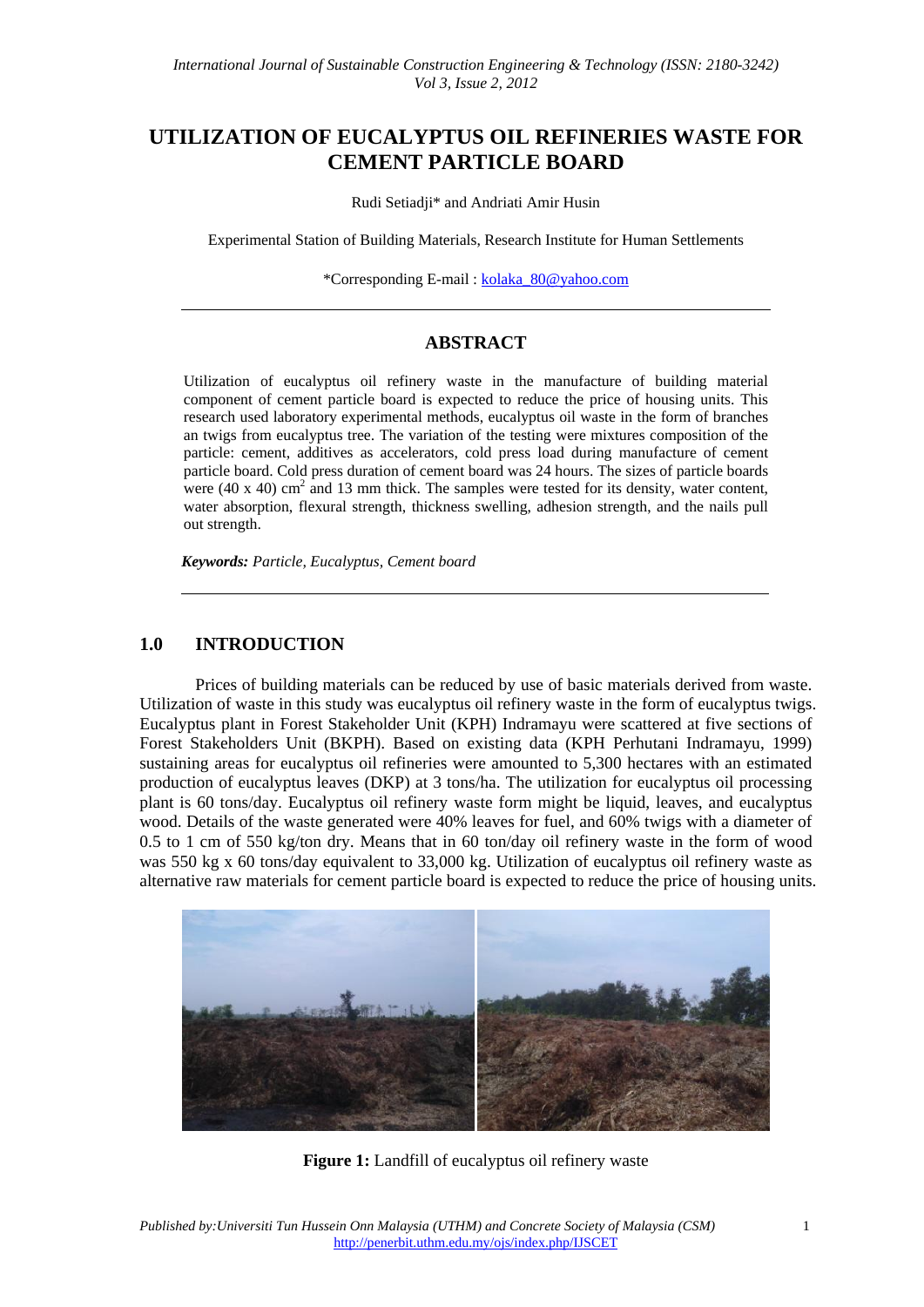Based on data from KPH Perhutani Indramayu, there are some eucalyptus oil factory in Indonesia which is under Perhutani and five are located in the island of Java, Sukabumi, Kuningan, Indramayu, Gundih, and Ponorogo. As example of the eucalyptus oil factory (PMKP) Jatimunggul in Indramayu has a production target which increases every year, 12,000 tons/year of eucalyptus oil were processed in 2008 and this factory was included as the largest in Southeast Asia. At present, all of the waste is used as a plantation compost. Eucalyptus oil produced from every 1 ton of material is equivalent to 7 kg. Most of the waste, approximately 6,000 tons/year, can be used for boiler fuel so that the average remaining 6,000 tons/year of waste that has not been exploited economically.

Based on previous research and available potential resources, there is a need for research about properties of cement bonded particle board with eucalyptus oil refinery waste and variation of chemicals additive that complied with standard requirements.

#### **2.0 LITERATURE REVIEW**

Many previous research on cement bonded particle board has been conducted. Aini [1] studied cement board with oil palm stem, the flexural strength only up to  $14,36$  kg/cm<sup>2</sup>. It was predicted because of insufficient clamp load. Ashori et al. [2] described that there is a positive correlation between the compression ratio of wood materials and their bending strength. Alhedy et al. [3] studied the effect of water soaking periods of time, pressure levels, and cement/bamboo ratio. The effect of the three studied factors was dependent on each other for MOR and hardness. The results showed that all specimens met the specification of the British standard (BS 1105; 1972) for strength properties and the density of the product increased with increasing cement/bamboo ratio. Soaking in water for more than 7 or 10 days was either not significantly different from 3 days or had lower strength and density values; hence, no need for soaking in water for more than 3 days. Water absorption and dimension swelling decreased significantly with increasing cement/bamboo ratio. Also increasing of pressure from 0.05 kg/cm<sup>2</sup> to 0.15 kg/cm<sup>2</sup> did not improve the mechanical and physical properties, this may be due to the low pressure levels used in the study.Aggarwal [4] observed that when the casting of bagasse-cement samples was increased from 1 to 3 N/mm<sup>2</sup>, there was about 32% increase in density  $(1.21 - 1.60 \text{ g/cm}^3)$  of the consolidated mass while 7.5% increase ws observed when casting pressure was increased from 3  $-5$  N/mm<sup>2</sup> for the same volume of baggase-cement mix. The water absorption of the samples is from 19.5 to 13.4% and 13.4 to 11.6% when the casting pressure is increased from 1 to 3 N/mm<sup>2</sup> and 3 to 5 N/mm<sup>2</sup>, respectively. The optimum casting pressure required for bagasse-cement samples is in the range of 2-3  $N/mm^2$ .

Antonios N. P. [5] made cement bonded particleboards with hornbeam (Carpinus betulus L.) wood particles and CaCl<sub>2</sub> additive as 3%. Heat hydration test was done to gain the inhibitory index for characterizing the relationship between wood and cement. Results show that hornbeamcement mixture can be classified as moderate inhibition. Wood : cement ratio used were 1 : 3 and 1 : 4. Increasing wood : cement ratio improved the characteristics of cement bonded particleboards except the modulus of rupture. Idris, A.A [6] studied cement bonded particleboards with reed fiber. Flexural strengths with lime immersion were in range of  $40,18 - 70,66$  kg/cm<sup>2</sup>, while flexural strengths with water immersion were in range of  $28,25 - 61,24$  kg/cm<sup>2</sup>.

Ling Fei Ma [7] concluded that there is a relationship between cement hydration with mechanical properties of cement board from wood and other lignocellulosic materials. Mechanical performances can be predicted from total of energy released from hydration proccess. Materials being used was wood chip of sugi, hinoki, kenaf, bamboo, rice hull, and rice straw. Cement portland type I has added with  $MgCl_2$ ,  $Na_2CO_3$ ,  $NaHCO_3$ ,  $NaSiO_3$ ,  $CaCl_2$  additive as 0%, 2,5%, 5%, 10%, and 15%. Increasing additive content increased the modulus of elasticity and modulus of rupture with maximum additive content range between 5% to 10%.

Sudin and Swamy [8] made bamboo flakes and oil palm fibres, tested the sugar content , and its effect on strength development of cement Portland mixture. Accelerator materials used were CaCl<sub>2</sub>, MgCl<sub>2</sub>, Al<sub>2</sub>(SO<sub>4</sub>)<sub>3</sub>, Al<sub>2</sub>(SO<sub>4</sub>)<sub>3</sub>+Na<sub>2</sub>SiO<sub>3</sub> as 2%, fly ash, rice husk ash, and latex for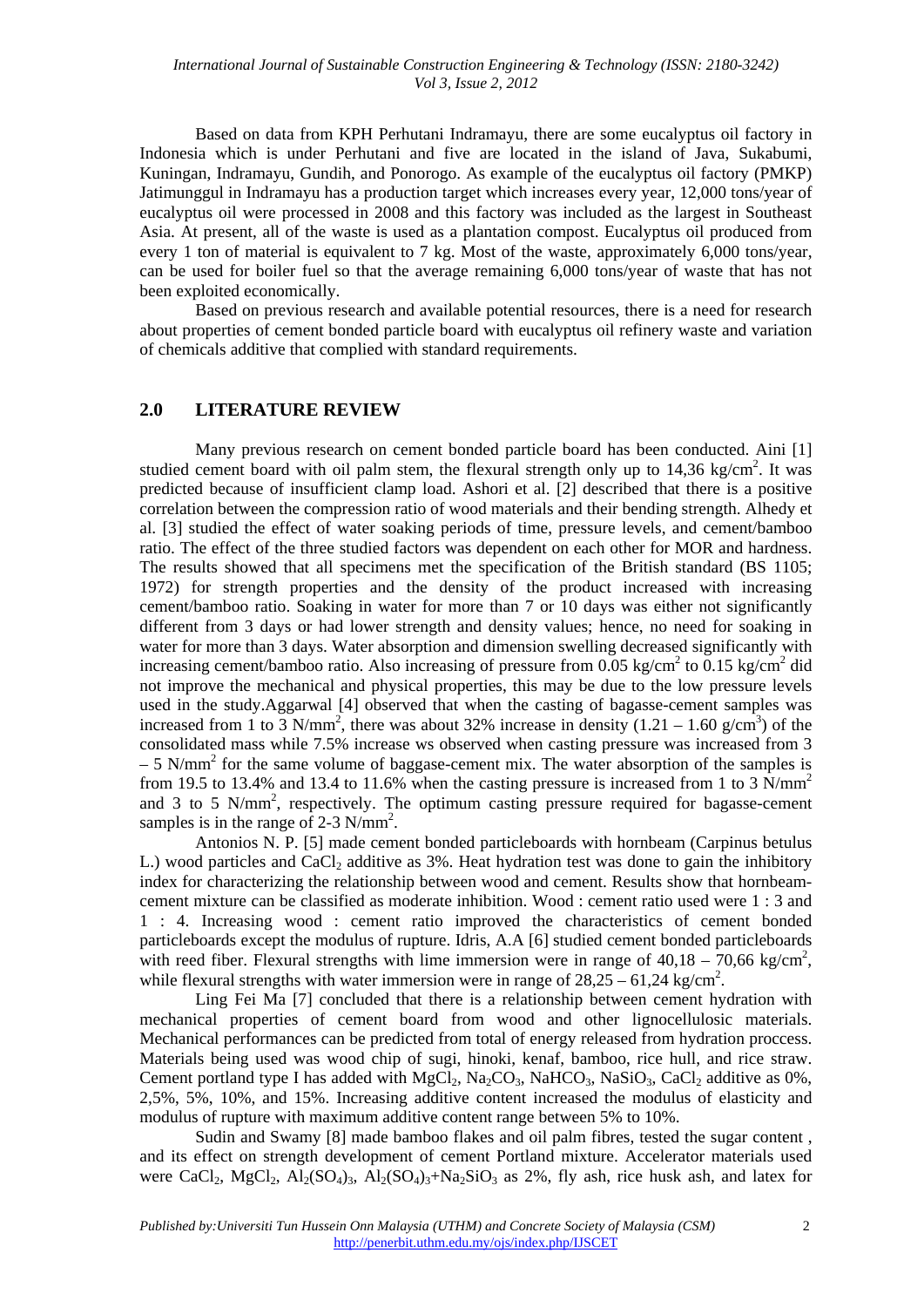cement partial replacement as 10%, 20%, and 30%. Bamboo-cement board with bamboo : cement ratio as 1 : 2,75 with aluminium sulphate additive as 2% complied with local standard MS 934 requirement. Oil palm fibre-cement board with cement replacement range between 10% to 20% satisfied the local standard MS 934 requirement.

### **3.0 METHODOLOGY**

The research using laboratory experimental methods carried out in the Building Materials Department in Research Institute of Human Settlements of the Ministry of Public Works in Bandung. Waste eucalyptus branches and twigs were obtained from PMKP Jatimunggul Indramayu. Eucalyptus oil waste was tested for heat of hydration. The composition of the mixture between the particles : cement by mass were  $1:3, 1:4$  and  $1:5$ . Additional materials as an accelerator were  $CaCl<sub>2</sub>$ ,  $MgCl<sub>2</sub>$ ,  $Al<sub>2</sub>(SO<sub>4</sub>)<sub>3</sub>$ . Cold press loads during the process of cement particle board making were 20 kg/cm<sup>2</sup>, 25 kg/cm<sup>2</sup>, 40 kg/cm<sup>2</sup> and 50 kg/cm<sup>2</sup>. Cold press duration of cement board was 24 hours. The size of particle board was  $(40 \times 40)$  cm<sup>2</sup> and 13 mm thick. The number of repetitions of each test were 3 times and were tested for density, water content, water absorption, flexural strength, thickness swelling, strong adhesion, and the nails pull out strength. The test results were compared with SNI 03-6861.1-2002 Building Material Specifications Part A (Non Metallic Building Materials) [9] and ISO 8335-1987 Standards of Cement-bonded Particleboard [10]. Eucalyptus wastes was crushed resulting of 4.8 mm maximum size. Physical properties of eucalyptus particles are given in Table 1

| <b>Table 1:</b> Physical properties of eucalyptus particles |
|-------------------------------------------------------------|
|-------------------------------------------------------------|

| <b>Properties</b> | <b>Results</b> |  |
|-------------------|----------------|--|
| Specific gravity  | 0.21           |  |
| Water absorption  | 9.97<br>$\%$   |  |
| Water content     | 1.70           |  |

### **4.0 RESULTS AND DISCUSSIONS**

### **4.1 HEAT OF HYDRATION**

Inhibitory index of neat cement in Table 2 is lower than the index of eucalyptus particles– cement mixture, it shows that eucalyptus particles has wood-extractives that reduced the maximum hydration temperature. Time to maximum temperature of eucalyptus particles–cement mixture was reduced compared to the neat cement, contrary to a previous study by Ashori et al [2]. Particles size might have possible effect of wood-extractive, as finer particles expose more surface area to the cement paste and thus more extractives can enter into solution. Hydration test can be related to mechanical strength as research by Huceng Qi [11] on chromated copper arsenate (CCA)-treated wood-cement composite that with the increase of wood content, the maximum hydration temperature was decreased, and also the splitting tensile strength. But due to the effect of CaCl<sub>2</sub>, time to reach maximum hydration temperature for CCA-treated wood cement composite was even shorter than that of neat cement, same behaviour with the results in Table 2 from this eucalyptus-cement mixture study. Same result by Wei et al. [12] that there was a positive trend between hydration characteristic and strength of wood cement-baced composite. The higher the Tmax, the larger were the strength values of Modulus of Rupture (MOR) and Internal Bonding (IB).

The hydration test was carried out primarily to determine the effect of the accelerator in this study on the early hydration behaviour of cement. As given in Table 2 that mixture composition without accelerator have greater value of inhibitory index than mixture composition of neat cement, it shows that cement is not well hydrated eventough the cement content was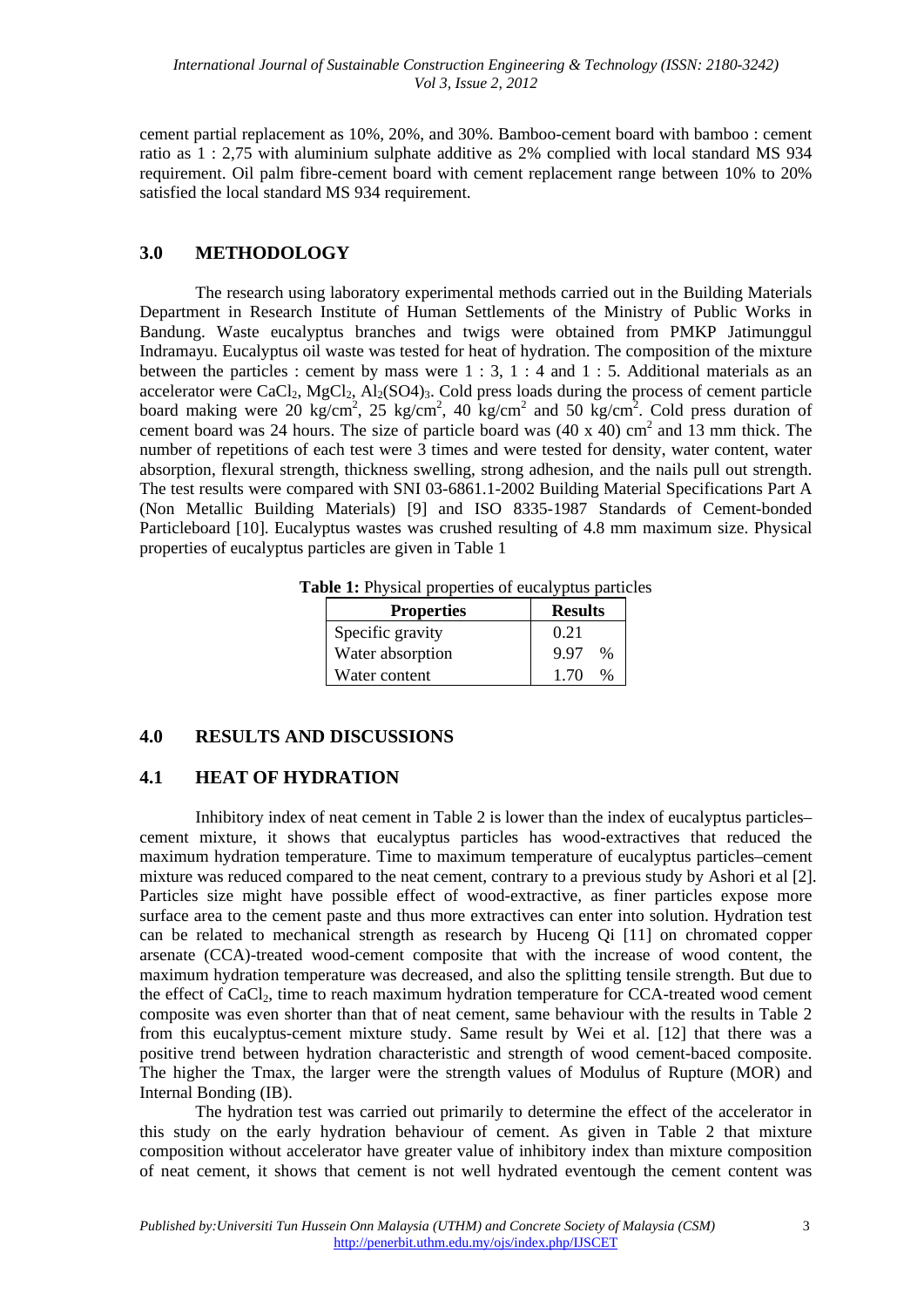increased up to composition of cement to eucalyptus particles as 5 : 1 and the inhibitory index cannot be increased.

Accelerator addition as 2% is increased the inhibitory index, probably due to the capacity of the accelerator minimize the adverse effect of the inhibitory chemicals released from wood and also to accelerate the cement hardening and setting similar with experiment by Antonios [5]. The ideal material should provide higher maximum temperature and lower time to achieve the maximum temperature. Best performance for eucalyptus to cement composition is resulted from MgCl<sub>2</sub> followed by CaCl<sub>2</sub> addition. Maximum hydration time is reached faster with CaCl<sub>2</sub> addition. Addition of  $Al_2(SO_4)$ <sup>3</sup> is not recommended for eucalyptus particles to cement composition. Based on smallest inhibitory index and hydration time, all samples was made with composition of eucalyptus particle to cement as  $4:1$  with CaCl<sub>2</sub> addition as  $2\%$ .

| Eucalyptus<br>particles :<br>cement | Accelerator       | t<br>[hours] | T<br>[°C] | S       |          |
|-------------------------------------|-------------------|--------------|-----------|---------|----------|
| 0:1                                 |                   | 8.0          | 28.2      | 0.27    | 0.000    |
| 1:3                                 |                   | 6.5          | 27.3      | 0.10    | 0.893    |
| 1:4                                 | -                 | 6.5          | 27.3      | 0.10    | 0.893    |
| 1:5                                 |                   | 6.5          | 27.3      | 0.10    | 0.893    |
| 1:4                                 | CaCl <sub>2</sub> | 5.0          | 28.9      | 0.13    | $-0.140$ |
| 1:4                                 | MgCl <sub>2</sub> | 7.0          | 29.0      | 0.20    | $-0.409$ |
| 1:4                                 | $Al_2(SO_4)_3$    | 7.0          | 28.0      | $-0.09$ | 0.519    |

**Table 2:** Heat of hydration test results

### **4.2 DENSITY OF CEMENT PARTICLES BOARD**

Eucalyptus-cement board density ranged between  $1200 - 1310 \text{ kg/m}^3$ , increasing of clamp load increased densities as given in Figure 2 due to the thickness is not limited by stopbar as the packing increased and volume decreased but the weight is relatively constant. Same result by Aggarwal [4] that the increase in casting pressure results in the formation of more compacted fibre-cement mass, thereby decreasing void volumes within samples and hence the thickness of the consolidated mass. In the case of bagasse-cement samples there was a continuous increase in density with the increase in casting pressure.

Density test results are given in Table 3. Samples density with stopbar treatment, clamp load as 20 kg/cm<sup>2</sup> and 25 kg/cm<sup>2</sup> are complied with SNI 03-6861.1-2002 requirement [9]. All samples are satisfied with the ISO 8335-1987 requirement [10]. There is a correlation between density and mechanical properties due to enhance wood densification, elimination of gaps, and improved connection between cement matrix and particles. Density, water absorption, and porosity are all interrelated physical properties. When particle content is increased, water absorption increases, whereas density decreases as seen in comparation of Figure 2 and Figure 3.

Clamping was done by Universal Testing Machine (UTM) for 24 hours and cured at room temperature. All samples thickness with stopbar greater than designed thickness as 13 mm, it was predicted because of less clamping duration so samples swelling back. Board thickness with clamp load as  $25 \text{ kg/cm}^2$  is same with designed thickness so it can be used as the maximum clamp load of board without using 13 mm stopbar.

### **4.3 WATER ABSORPTION**

Eucalyptus-cement board properties of water absorption ranged between  $22 - 28\%$ . increasing clamp load decreased the water content as given in Figure 3. High pressure from the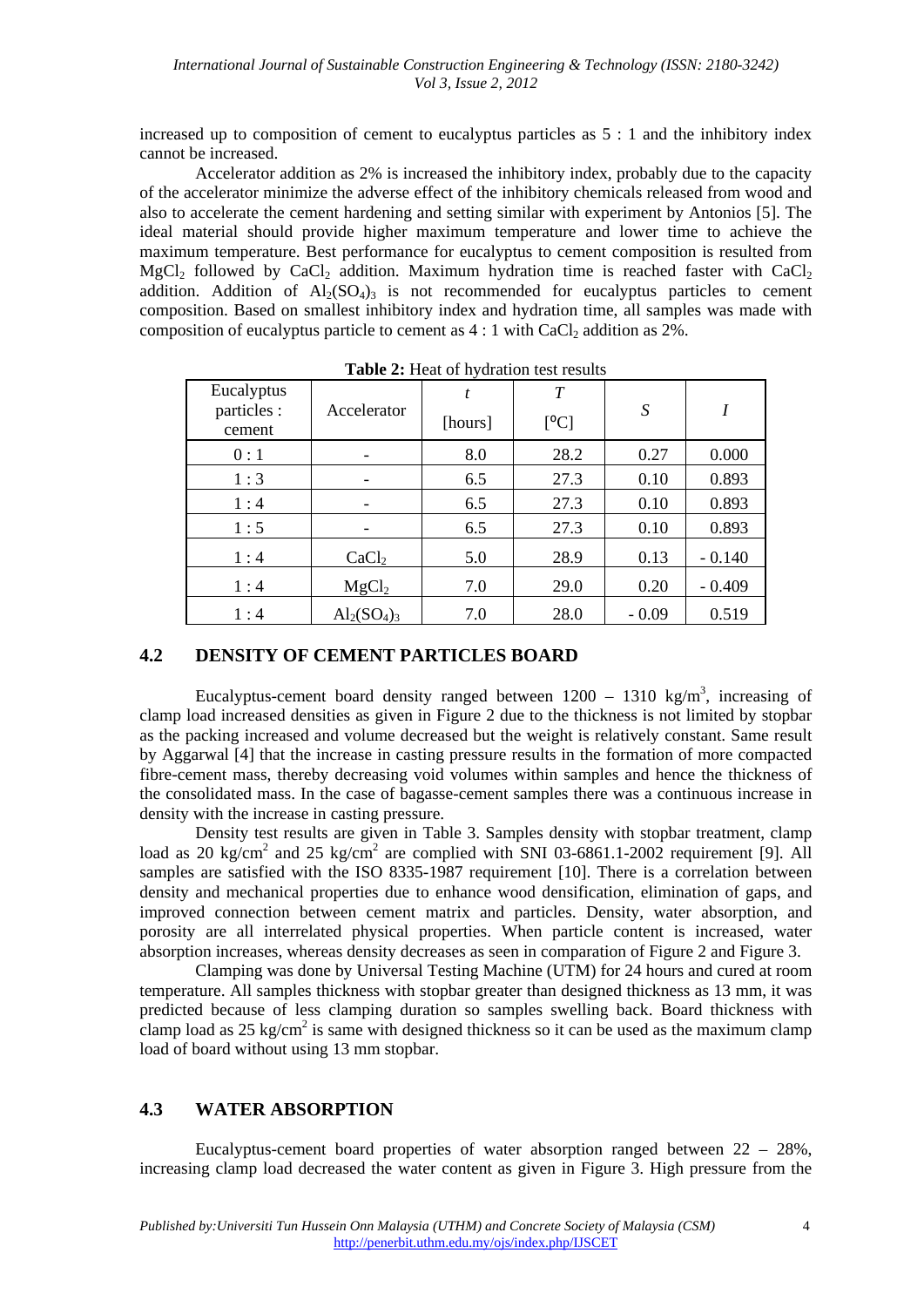*International Journal of Sustainable Construction Engineering & Technology (ISSN: 2180-3242) Vol 3, Issue 2, 2012* 

clamp minimize voids and reduce water infiltration. Wood particles have greatest absorption among board materials when exposed to water but clamp load may play dominant role in reducing this effect owing to more cement matrix coverage by pressure, leading to blocking the flow of water into wood particles. Higher clamp load results higher density and increasing density decreased water absorption same results by Aggarwal [4]. There is no requirement for maximum water absorption in SNI 03-6861.1-2002 [9] or ISO 8335-1987 [10].

### **4.4 WATER CONTENT**

Eucalyptus-cement board water content ranged between  $11.8 - 14.5\%$ , increasing clamp load decreased water contents as given in Figure 4. Samples water content with clamp load are complied with ISO 8335-1987 maximum requirement as 12% [10] due to clampping pressure forced the water leak out. Cement particle board making with clamp load treatment results lower water content than cement particle board making with stopbar.



**Figure 2:** Density of cement-bonded eucalyptus particle board



**Figure 3:** Water absorption of cement-bonded eucalyptus particle board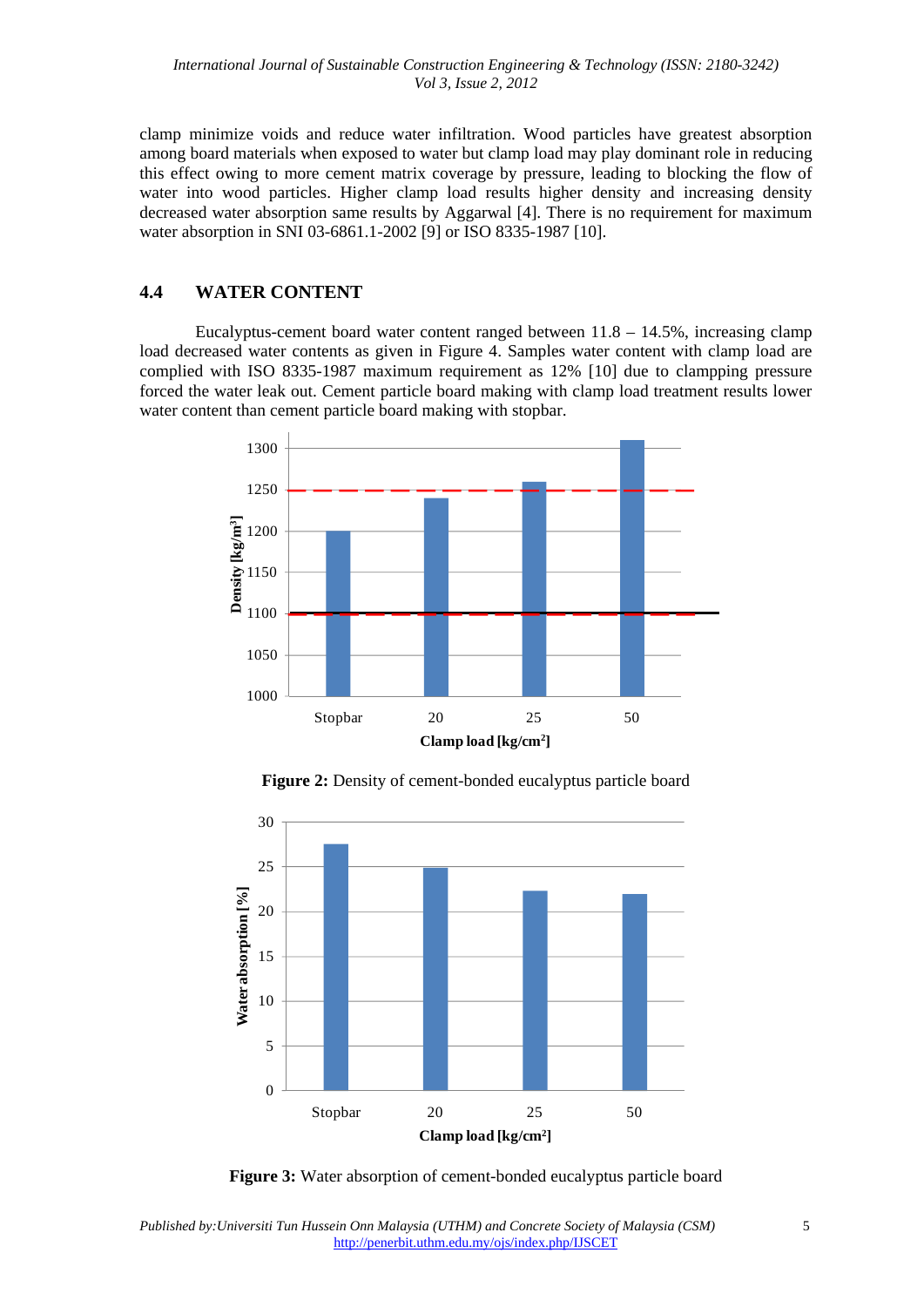*International Journal of Sustainable Construction Engineering & Technology (ISSN: 2180-3242) Vol 3, Issue 2, 2012* 



**Figure 4:** Water content of cement-bonded eucalyptus particle board

#### **4.5 FLEXURAL STRENGTH**

Eucalyptus-cement board flexural strength ranged between  $22.84 - 47.82$  N/mm<sup>2</sup> as showed in Figure 5. Cement bonded particle board samples is satisfied with SNI 03-6861.1-2002 requirement [9]. Increasing clamp load increased the flexural strength as given in Figure 5, probably bonds between samples materials composition increased as the clamp load increasing. Due to the pressure of the clamp load, frictional force are developed between particles and the cement matrix. When the system is loaded these frictional forces transmit stresses if the particles are embedded in the matrix over a sufficient length. Huceng Qi [11] stated that particle size has been shown to be a main effect on the strength properties. Non-ideal particle size such as thicker than the practical requirement and the fine particles which were not screened and discarded before the board manufacture would resulted low flexural strength. Eucalyptus particle maximum size used in this study was 4.8 mm and no fine particles discarded, so probably the size and gradation of particles was in ideal range and contributed to the flexural strength.

# **4.6 MODULUS OF ELASTICITY (MOE)**

Eucalyptus-cement board MOE ranged between  $1893.50 - 2467.00$  N/mm<sup>2</sup> as showed in Figure 6. Ashori et al. [2] showed that percentage of wood-wool mixture, cement, and  $CaCl<sub>2</sub>$  and their interactions had significant effect on the MOR and MOE of the boards. Those three variabels were fixed in this study so the effect of clamp load can be studied. Increasing clamp load increased modulus of elasticity as given in Figure 6 but none of samples complied with standards. It is predicted that eucalyptus particles have low stiffness or low bond strength with cement. Other reason probably due to increasing clamp load increased density so modulus of elasticity also increased. Similar with Oyagade [13] resulted that board density was linearly and positively related to bending properties including Modulus of Elasticity (MOE) and Modulus of Rupture (MOR) of cement bonded particleboard when cement/wood ratio was held constant.

#### **4.7 THICKNESS SWELLING**

Thickness swelling of cement-bonded eucalyptus particle board after soaked in water for 24 hours ranged from 0.13 to 0.38 % are complied with ISO 8335-1987 maximum requirement as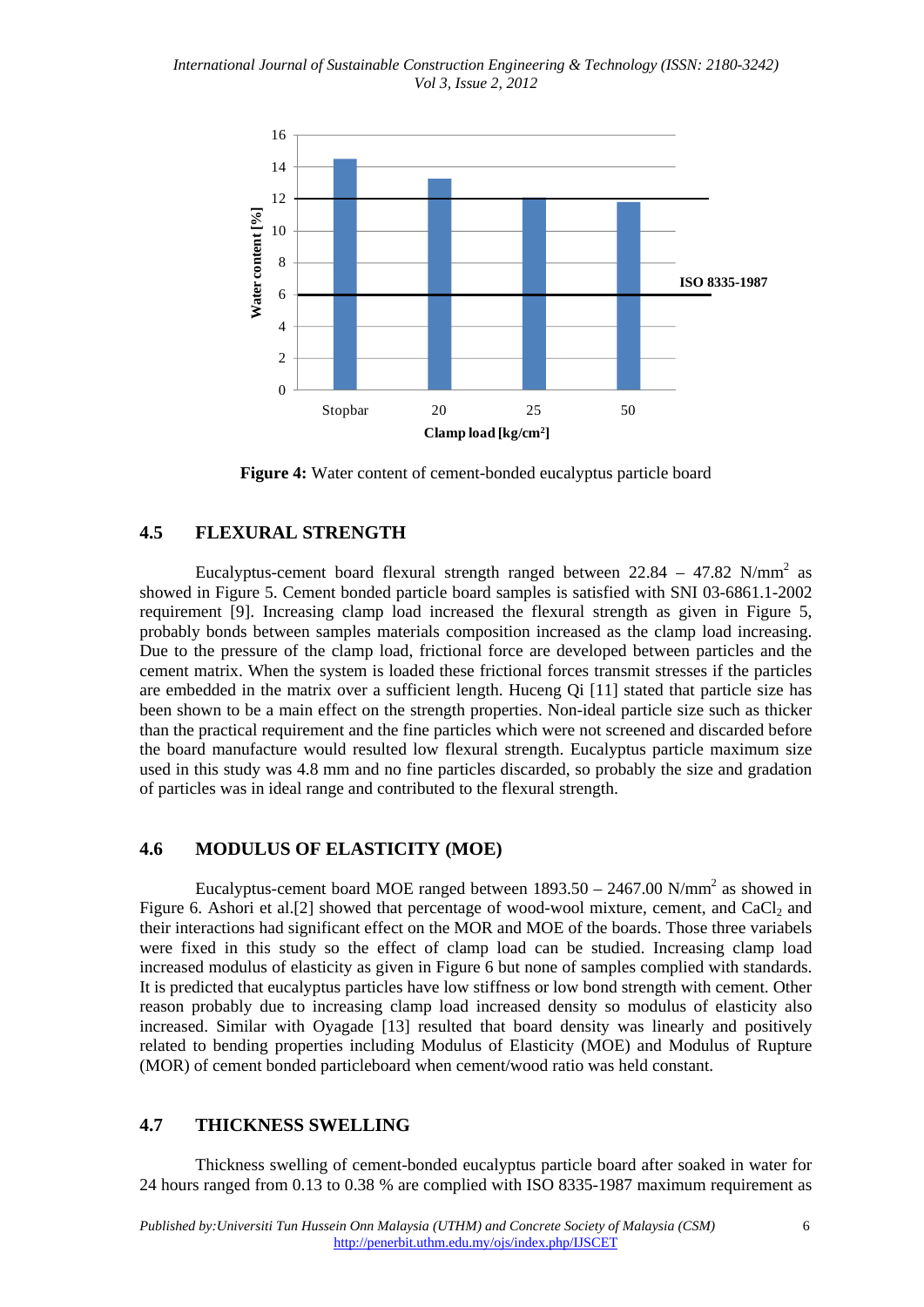2% [10]. Semple and Evans [14] argue that thickness swelling is highly dependent on particle geometry. It increases with increasing particle thickness and decreasing particle length. The use of thicker particles results in greater heterogeneity and more irregular open board surface which is more easily penetrated by water. Rough surface and greater internal void space caused by the use of thicker particles are responsible for higher thickness swelling. Meneeis et al. [15] also mentioned that by using low cement-wood ratios, the wood particles are not encapsulated by cement, which results in low bonding and therefore in low internal bond values and increased thickness swelling. Based on those previous results, it is predicted that thin and short particle, enough cement-wood ratio, and high clamp load in this study increased the bonding strength and reduced the thickness swelling significantly.



**Figure 5:** Flexural strength of cement-bonded eucalyptus particle board



**Figure 6:** Modulus of elasticity of cement-bonded eucalyptus particle board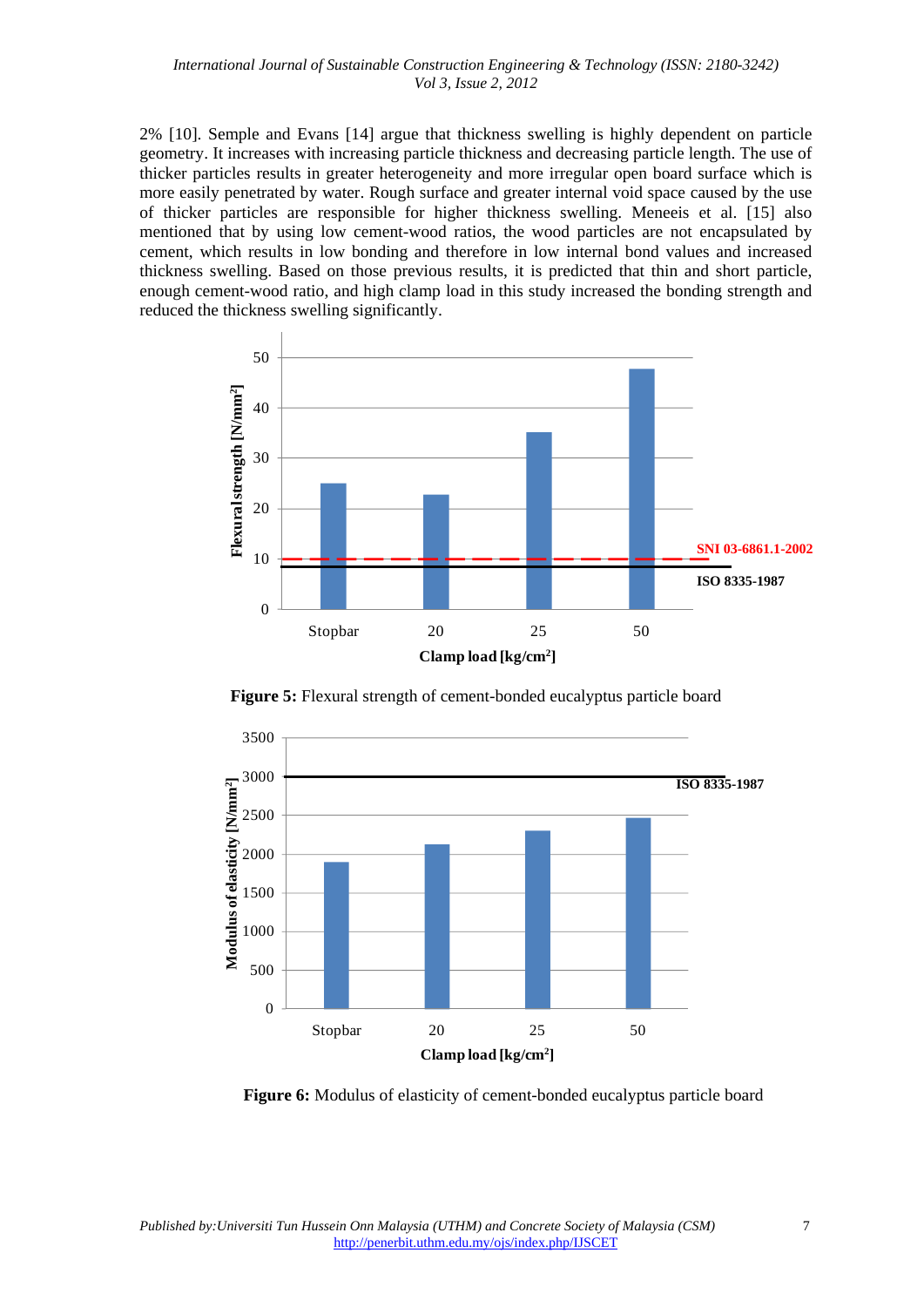# **4.8 BOND STRENGTH**

Eucalyptus-cement board bond strength ranged between  $1.21 - 4.37$  kg/cm<sup>2</sup> as showed in Figure 7. Bond strength can be affected by several factors. Huceng Qi [11] stated that bond strength reflects directly the bonding ability of portland cement, the quality of cement hydration, and the compatibility of CCA-treated wood with cement. Higher water/cement ratio contributed to higher bonding strength due to the better hydration of cement and improvement to the fine structure of hydrated cement product. Bond strength of cement-bonded eucalyptus particle board in this study that satisfied with SNI 03-6861.1-2002 requirement [9] only for samples with clamp load as 50 kg/cm<sup>2</sup> as given in Figure 8. It is assumed clamp load also affect the bond strength and clamp load as  $50 \text{ kg/cm}^2$  would be the minimum value of clamp load for complied board.



**Figure 7:** Bond strength of cement-bonded eucalyptus particle board

# **4.9 NAIL PULL OUT STRENGTH**

It is explained in the Wood Handbook [16] that the strength and stability of any structure depend heavily on the fastenings that holds its parts together. Nails are the most common mechanical fastenings used in wood construction to resist witdrawal loads, lateral loads, or a combination of the two which affected by factors of the wood, the nail, and the condition of use. In general, any variation in these factor has a more pronounced effect on withdrawal resistance than on lateral resistance. The resistance of nail to direct withdrawal depends on the density of the wood product, the nail diameter, and depth of penetration. The nail diameter and depth of penetration in this study was conditioned to be uniform, so the density of the cement board defined. Nail pull out strength of of cement-bonded eucalyptus particle boards ranged between  $45.00 - 60.33$  kg as showed in Figure 8 and complied with SNI 03-6861.1-2002 requirement [9]. Increasing clamp load increased nail pull out strength as given in Figure 9, probably clamp load increased the density and improve frictions between eucalyptus cement board to nail.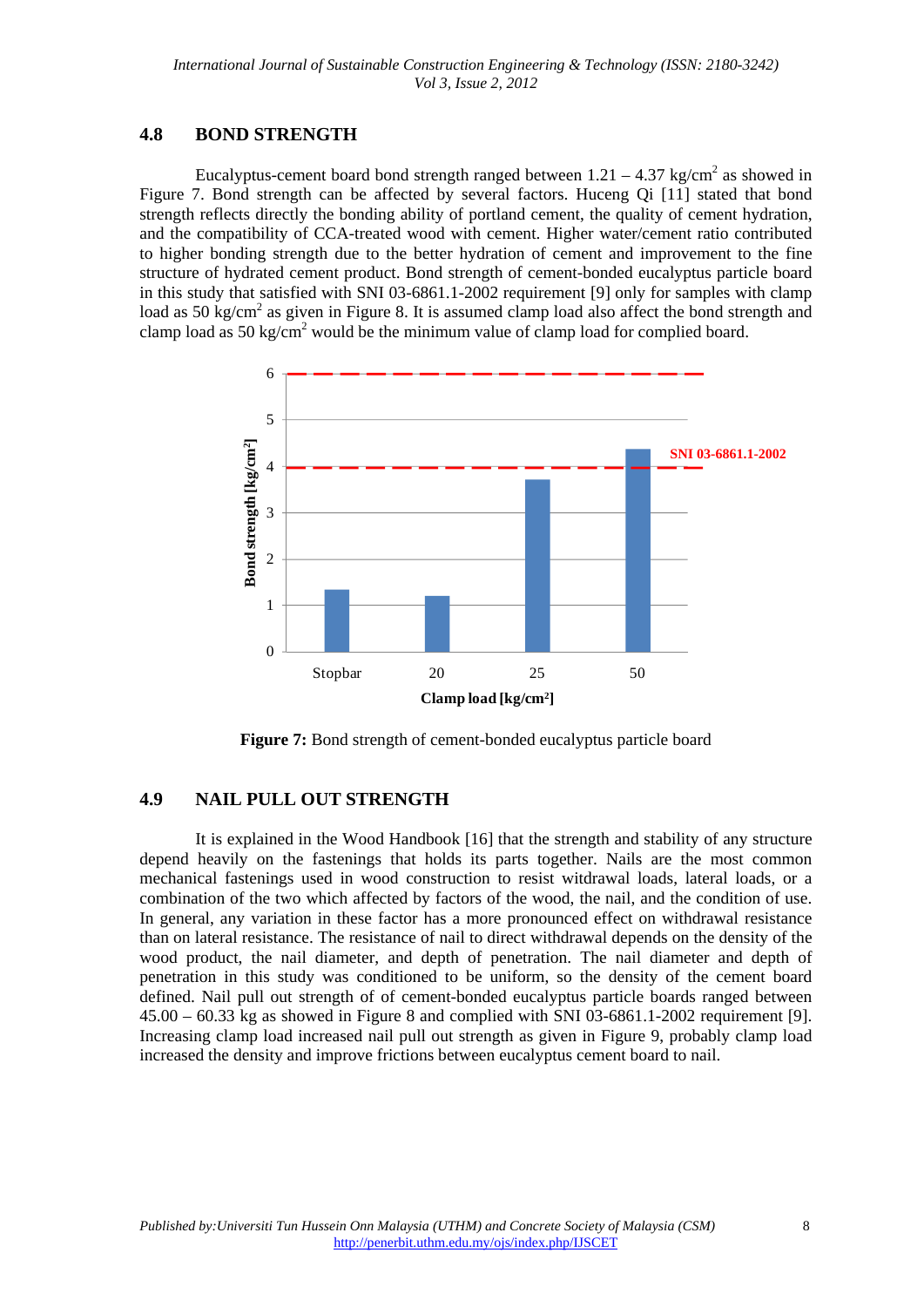*International Journal of Sustainable Construction Engineering & Technology (ISSN: 2180-3242) Vol 3, Issue 2, 2012* 



**Figure 8:** Nail pull out strength of cement-bonded eucalyptus particle board

#### **5.0 CONCLUSIONS**

Potential waste eucalyptus oil based on data from KPH Indramayu Perhutani are quite numerous and scattered in various locations in Indonesia. Material in the form of branches and twigs fairly easily obtained in terms of collecting, cleaning, and transportation. The heat of hydration test results showed that although the amount of cement was increased to the composition of eucalyptus fiber: cement at  $1 : 5$ , it could not increase the inhibitory index. Inhibitory index was best for the composition of white cement-eucalyptus fiber using accelerator  $MgCl<sub>2</sub>$ , and the maximum heat of hydration time was reached quickly by using CaCl<sub>2</sub>, whereas  $Al<sub>2</sub>(SO4)$ <sub>3</sub> results was not optimal for the composition of the cement-eucalyptus fiber. Based on its density, samples was complied with SNI 03-6861.1-2002 except samples with cold press loads at 25 kg/cm<sup>2</sup> and 50 kg/cm<sup>2</sup>. The value of water contents that meet the maximum 12% requirement was obtained with a cold press load at 50 kg/cm<sup>2</sup>. Water absorptions were ranged between (22.0 to 27.6)% and the lowest value was obtained by cold press load at 50 kg/cm<sup>2</sup>. The entire value of flexural strength specimens were complied with SNI 03-6861.1-2002 but the modulus of elasticity were not complied. Value of thickness swelling of the entire specimen thickness were ranged in (0.13 to 0.43)% and were qualified as the maximum value at 2%. Cold press load value at 50 kg/cm<sup>2</sup> could be the minimum boundary for eucalyptus cement board in order to get a strong adhesive that meets the requirements. Nails pull out strength were range in (45.00 to 60.33) kg, complied with SNI 03-6861.1-2002. Based on test results, it was concluded that all specimens of eucalyptus cement board in this study using a mixture of eucalyptus fiber : cement at  $1:4$  and additional materials as much as  $2\%$  CaCl<sub>2</sub> addition, resulted the best characteristics when combined with cold press load at 50 kg/cm<sup>2</sup>.

#### **ACKNOWLEDGEMENT**

A gratitude and sincere appreciation are presented for the Research Institute of Human Settlements in Bandung, KPH Perhutani Indramayu, eucalyptus oil factory (PMKP) Jatimunggul in Indramayu for finance, materials, and test facilities support that have been provided.